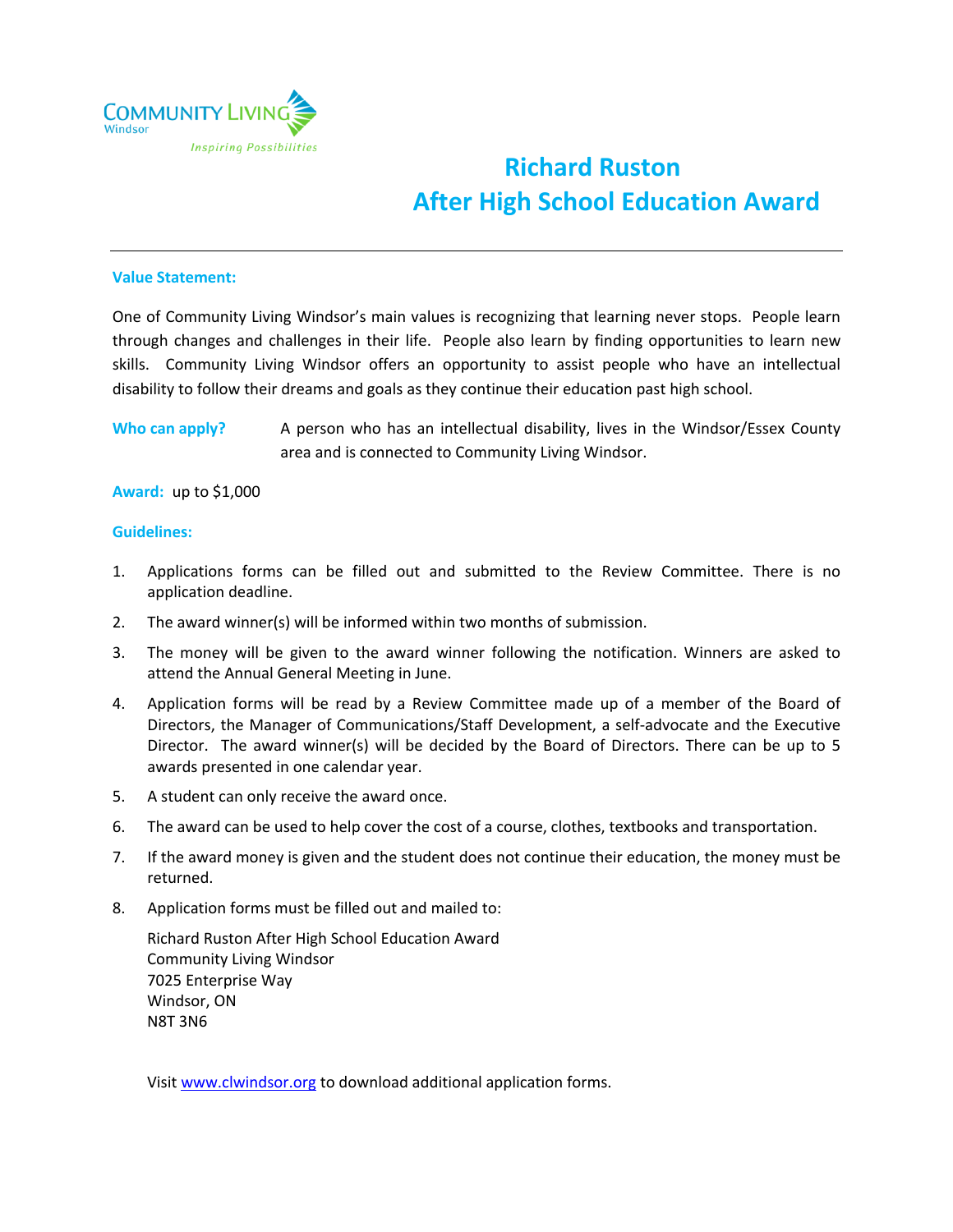

## **Richard Ruston After High School Education Award Application Form**

Assisting people who have an intellectual disability to follow their dreams and goals as they continue their education past high school.

No application deadline**.**

| 1. |                                                                                                                |  |  |
|----|----------------------------------------------------------------------------------------------------------------|--|--|
| 2. |                                                                                                                |  |  |
| 3. | You can contact me at:                                                                                         |  |  |
|    |                                                                                                                |  |  |
|    |                                                                                                                |  |  |
| 4. | I need some money to (please check all the boxes that tell us what you need):                                  |  |  |
|    | take a course                                                                                                  |  |  |
|    | buy books for a course                                                                                         |  |  |
|    | pay for transportation to get me to a course                                                                   |  |  |
|    | buy supplies and equipment for a course                                                                        |  |  |
|    | buy clothes that I can wear to go to school                                                                    |  |  |
| 5. | The total amount of money I need is example to the control of the control of the control of the control of the |  |  |
| 6. |                                                                                                                |  |  |

- 7. The name of the school or place where the course is held is
- 8. I want to take this course because (please describe your goals and what it means to be able to take this course):

\_\_\_\_\_\_\_\_\_\_\_\_\_\_\_\_\_\_\_\_\_\_\_\_\_\_\_\_\_\_\_\_\_\_\_\_\_\_\_\_\_\_\_\_\_\_\_\_\_\_\_\_\_\_\_\_\_\_\_\_\_\_\_\_\_\_\_\_\_\_\_\_\_\_\_\_\_\_\_\_\_

\_\_\_\_\_\_\_\_\_\_\_\_\_\_\_\_\_\_\_\_\_\_\_\_\_\_\_\_\_\_\_\_\_\_\_\_\_\_\_\_\_\_\_\_\_\_\_\_\_\_\_\_\_\_\_\_\_\_\_\_\_\_\_\_\_\_\_\_\_\_\_\_\_\_\_\_\_\_\_\_\_

\_\_\_\_\_\_\_\_\_\_\_\_\_\_\_\_\_\_\_\_\_\_\_\_\_\_\_\_\_\_\_\_\_\_\_\_\_\_\_\_\_\_\_\_\_\_\_\_\_\_\_\_\_\_\_\_\_\_\_\_\_\_\_\_\_\_\_\_\_\_\_\_\_\_\_\_\_\_\_\_\_

\_\_\_\_\_\_\_\_\_\_\_\_\_\_\_\_\_\_\_\_\_\_\_\_\_\_\_\_\_\_\_\_\_\_\_\_\_\_\_\_\_\_\_\_\_\_\_\_\_\_\_\_\_\_\_\_\_\_\_\_\_\_\_\_\_\_\_\_\_\_\_\_\_\_\_\_\_\_\_\_\_ \_\_\_\_\_\_\_\_\_\_\_\_\_\_\_\_\_\_\_\_\_\_\_\_\_\_\_\_\_\_\_\_\_\_\_\_\_\_\_\_\_\_\_\_\_\_\_\_\_\_\_\_\_\_\_\_\_\_\_\_\_\_\_\_\_\_\_\_\_\_\_\_\_\_\_\_\_\_\_\_\_

\_\_\_\_\_\_\_\_\_\_\_\_\_\_\_\_\_\_\_\_\_\_\_\_\_\_\_\_\_\_\_\_\_\_\_\_\_\_\_\_\_\_\_\_\_\_\_\_\_\_\_\_\_\_\_\_\_\_\_\_\_\_\_\_\_\_\_\_\_\_\_\_\_\_\_\_\_\_\_\_\_

\_\_\_\_\_\_\_\_\_\_\_\_\_\_\_\_\_\_\_\_\_\_\_\_\_\_\_\_\_\_\_\_\_\_\_\_\_\_\_\_\_\_\_\_\_\_\_\_\_\_\_\_\_\_\_\_\_\_\_\_\_\_\_\_\_\_\_\_\_\_\_\_\_\_\_\_\_\_\_\_\_

\_\_\_\_\_\_\_\_\_\_\_\_\_\_\_\_\_\_\_\_\_\_\_\_\_\_\_\_\_\_\_\_\_\_\_\_\_\_\_\_\_\_\_\_\_\_\_\_\_\_\_\_\_\_\_\_\_\_\_\_\_\_\_\_\_\_\_\_\_\_\_\_\_\_\_\_\_\_\_\_\_